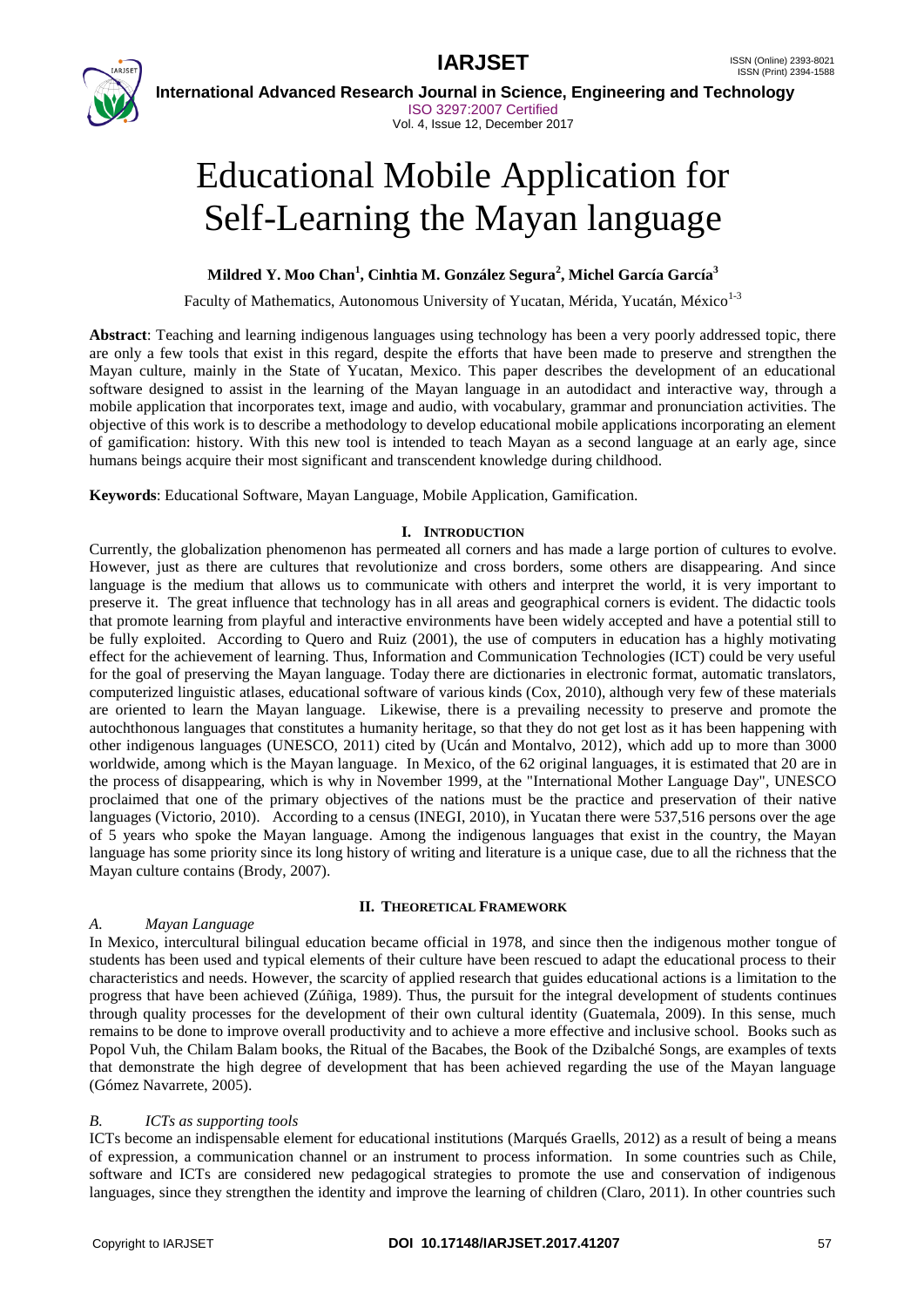## **IARJSET** ISSN (Online) 2393-8021



 **International Advanced Research Journal in Science, Engineering and Technology**

ISO 3297:2007 Certified

Vol. 4, Issue 12, December 2017

as Guatemala, it has been produced software that translates into Mayan languages, and virtual guides, in order to avoid the disappearance of more mother tongues, mainly the Mayan language (Sandoval, 2012).

In Mexico, software of this nature has also been developed, particularly in Yucatan, the videogame "Mayan kambal" was created, which stimulates among children simultaneously the learning of the Mayan language and basic concepts of crystallography (UN1ON, 2015).

Another similar tool that is oriented towards social networks is called "MayaWhatsApp", which proposes mini classes by means of brief recorded videos that are intended to be shared on the web (El Chilam Balam, 2015).

There are also dictionaries in electronic format, automatic translators, computerized linguistic atlases, educational software and some web pages that allow to achieve a certain level of communication with the Mayan speaking people. However, these tools lack interactive environments designed specifically for mobile devices and do not have a didactic sequence with gradual advances, as is desirable given the characteristics of today's society in which all subjects are in constant movement and with multiple occupations.

In addition, having such powerful mobile smart devices available anytime and anywhere offers enormous opportunities for educational use. And as long as portable audio-video and computer devices exist, there will continue to be interest in exploring their use in language learning, as pointed out by Robert Godwin-Jones (2011).

In this sense, teachers are increasingly aware of the need to attract the attention of students during the teaching of a topic to achieve the greatest possible understanding; on the other hand, students tend to look for more efficient and easily acquired study methods. This leads to creating methodological strategies that cover the needs of both teachers and students. Technological advances can help to effectively achieve their objectives with methods that are innovative, attractive and easy to implement (de los Santos, Fonseca, Pérez, y Pérez Torres, 2014).

A study carried out in 2013 by researchers from the National University Heredia of Costa Rica indicates that with the use of ICTs, students and teachers of programs that work with a second language are more likely to effectively learn (Chacón & Badilla, 2013).

#### *C. Learning a second language*

Until a few decades ago, the tradition of teaching the dominant indigenous language was notorious in the Yucatan Peninsula, where Mayan was learned within the family as part of their culture of rural communities, and was strengthened by the systematic education of schools. However, this has changed very much in recent years, schools stopped giving certain classes in the Mayan language, and families stopped using it as the main language at home.

This study mentions some observations made by the author that, in almost all the communities of the State as well as in their cities, there is a refusal of parents to have their children speak an indigenous language since they believe it is a setback to civilization, to life and culture, even worse if their children are interested in the literature of the indigenous language, likewise in the State there are teachers with a negative towards the culture, who encourage in children the idea of inferiority of the Mayan language (Pat Tzab, 2007).

A study conducted on children between 9 and 13 years of age, in 1995, in the community of Hunucmá, Yucatán, mentions that it is in childhood when the teaching of a second language is more successful, due to "the lack of knowledge", such as the author calls the learning that occurs naturally at the beginning of our life.

The process of early teaching a second language gives children the possibility of developing greater freedom of expression.

Due to the above, it has been considered to guide the mobile application created for learning the Mayan language towards a child audience.

#### **III.DEVELOPMENT**

The developed application that this paper describes starts from considering that learning a second language, such as Mayan, requires a combination of textual and audible elements, which is why in the area of computer sciences is desirable to develop an application that has visual, sound and interactive elements.

The design and development of the application followed the RAD methodology, based on the use of iterations and the handling of prototypes. It is an adaptation of the sequential linear model for periods of time generally short, subdivided into small sections, which will be progressively optimized so that the development advances much faster (Pressman, 2002).

The carried-out development followed a recognized process as part of its software development life cycle, which consists of the stages described below.

#### *A. Analysis of Requirements*

An investigation was made about the current situation of the Mayan culture, as well as the way of attracting the attention of children towards the learning of this. Android studio was used during the design and programming of the application, since it was considered as the most suitable tool for the development of the application, due to its graphic interface and available libraries that are already incorporated in that software.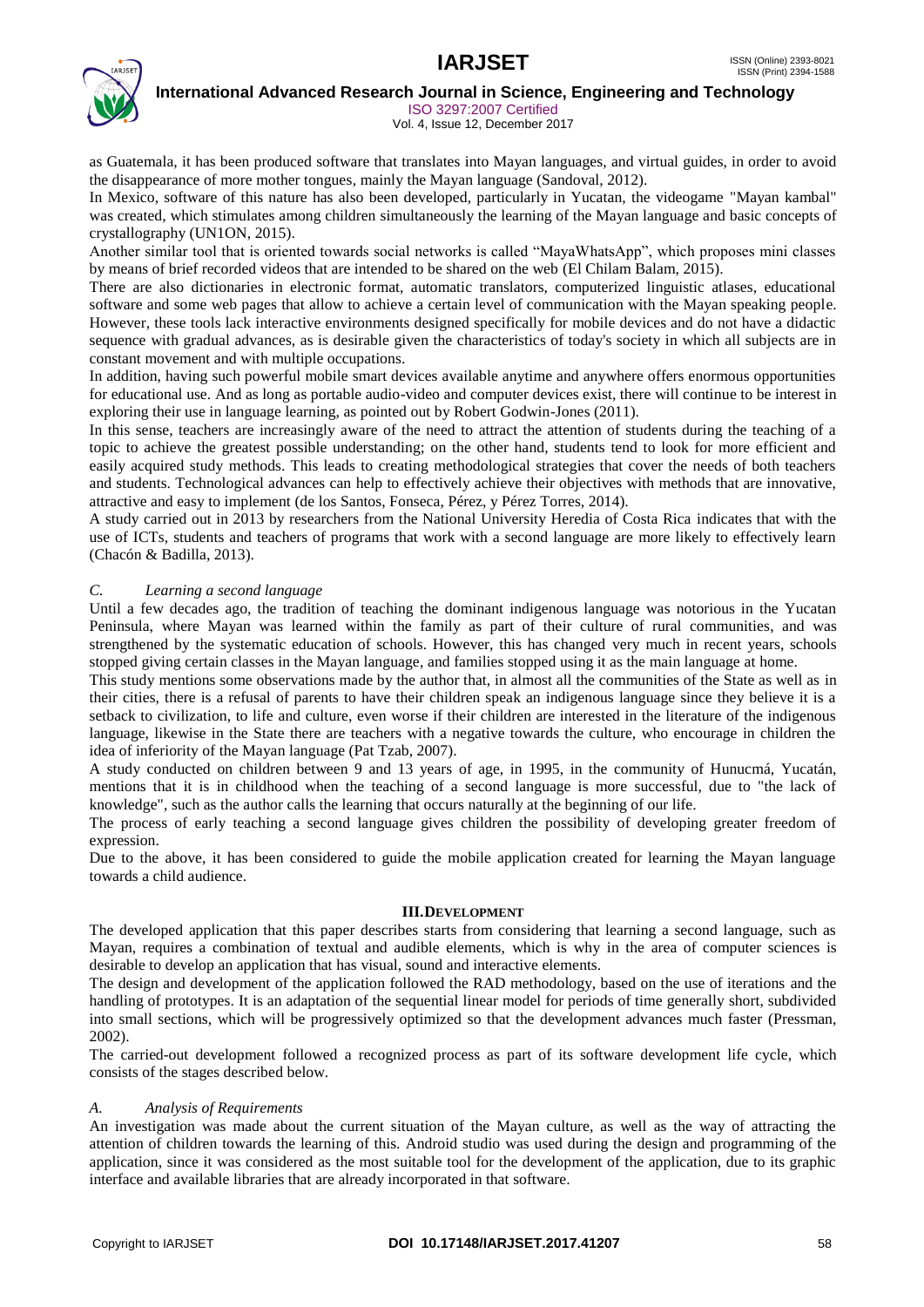

 **International Advanced Research Journal in Science, Engineering and Technology** ISO 3297:2007 Certified

Vol. 4, Issue 12, December 2017

#### *B. Study and approval of topics*

The selection of topics was made based on the suggestions made by Collí (1975). The most common topics were used, such as: family, body parts, animals, cities and time. Among them the teaching of vocabulary, pronunciation and writing was considered and included. Some other activities were included too, such as: word identification exercises in Mayan or Spanish, completing sentences by selecting the correct word or writing it, as well as audio identification exercises, in which a word are pronounced by the software, then the user listens, recognizes and writes it.

#### *C. Design*

During the design phase, different interfaces were sketched, for which there were used images designed with the free software Inkscape 0.91. It was taken into account that the application would be easy-to-use for users, which includes its accessibility and usability, as well as a user-centered design.

Figure 1 shows some screens designed for the application, and Figure 2 illustrates the components of the same.



Fig. 1. Application screens, in which some vocabulary teaching activities can be appreciated.



Fig. 2. Each lesson includes a vocabulary and a grammar, whose complexity level increase as the user advances in the application.

### *D. History*

To improve the learning process of infants, it was decided to incorporate a story, such as it is suggested when working with elements of gamification (Foncubierta y Rodríguez, 2015). Therefore, in order to keep their attention, the story of a child named "Huicho" was created and implemented. In the story, Huicho is a boy from Zací (Valladolid), who recently met "Wiro", a boy from the city who came to live in the town. Wiro does not know how to speak the Mayan language, in contrast with all the other children of the town, so his friend Huicho will teach him. The user will accompany Huicho in his adventure of teaching the Mayan language to his friend.

### *E. Development of the application*

For the development of the mobile application, Android Studio version 2.1.2 was used, which is an IDE (Integrated Development Environment) to program for the Android platform. The images used were designed with Inkscape 0.91. Upon entering the application, the user is presented with the opportunity to choose the lesson that he/she wants to learn, then the levels of learning are shown with enumerated circles, of which 1 is the vocabulary, 2 is choosing the correct words, 3 is to complete sentences by choosing the missing word, 4 is completing sentences writing the missing word by choosing letters, and 5 is to listen the word and choosing it among those shown.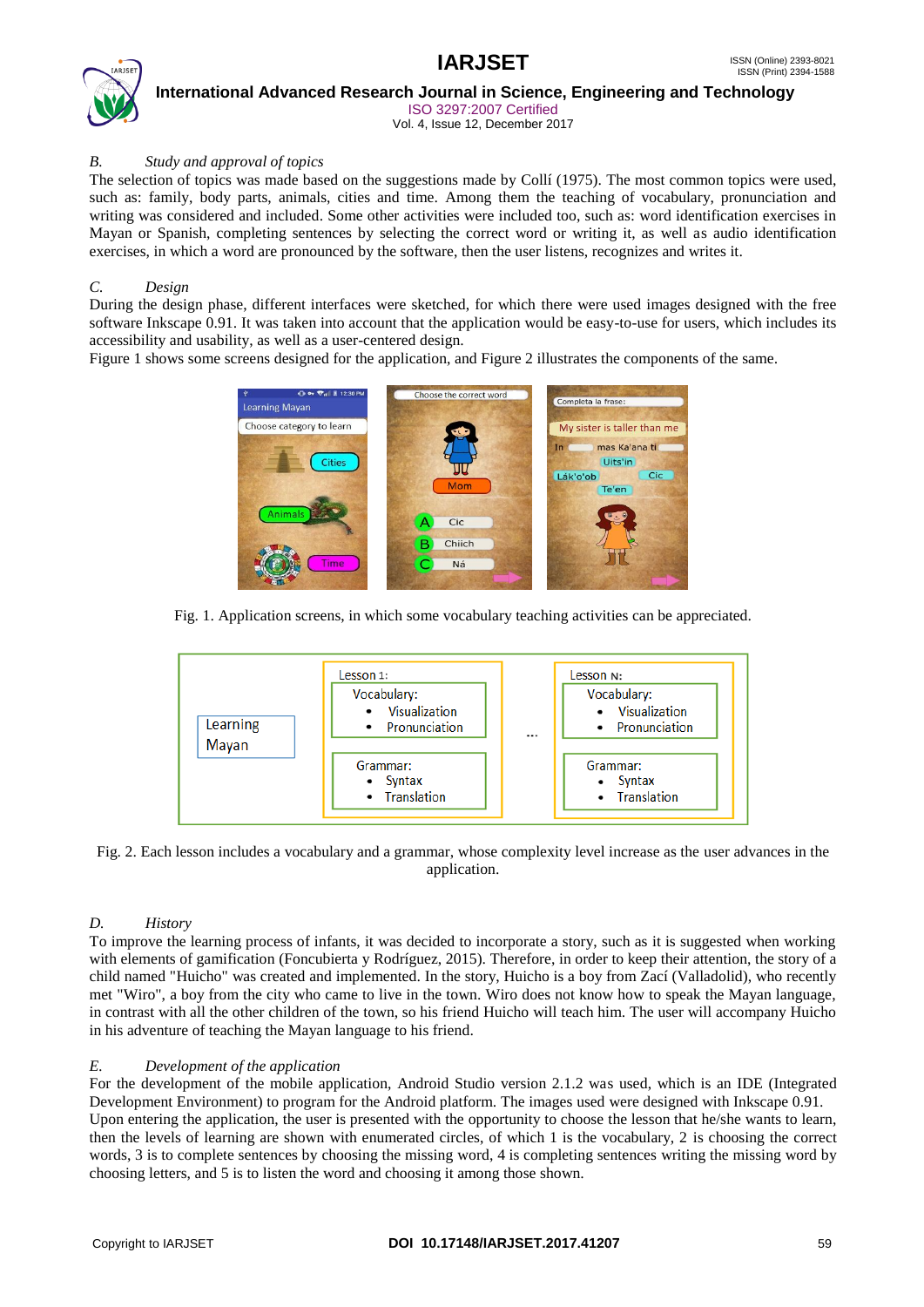

#### **International Advanced Research Journal in Science, Engineering and Technology** ISO 3297:2007 Certified

Vol. 4, Issue 12, December 2017



Fig. 3. Screens of the application, level of vocabulary.

Currently there are 5 lessons implemented: family, body parts, animals, cities and time. Subsequently, it is intended to continue incorporating more lessons according to the themes suggested by Collí (1975) and maintaining the playful approach that the application incorporates.

#### **IV.CONCLUSIONS AND FUTURE WORK**

This work has presented a software that helps in the teaching of indigenous languages, specifically the Mayan language, learned as a second language. The software was implemented as a mobile application, which includes a combination of elements, conjugating visual, sound and interactive elements. With this tool is intended to contribute in the preservation and dissemination of the Mayan language. Likewise, this tool is intended to be useful both for Mayan speakers and for Spanish speakers, promoting communication between them. The described methodology incorporates a characteristic element of gamification: history, which aims to encourage users and give them a meaning or reason for their interaction. As future work is considered the inclusion of a database for the management of sound files, images and text related to the used words, in such a way that the growth of the application is facilitated, with the inclusion of new words and new lessons to learn.

#### **V. ACKNOWLEDGMENT**

We thank the Autonomous University of Yucatán and the **Faculty of Mathematics** from all facilities in the accomplishment of this work.

#### **REFERENCES**

- [1] Bonfil Olivera, M. (2010). lenguas indigenas en peligro. ¿comoves? Obtenido de www.comoves.unam.mx/assets/revista/113/ojodemosca\_113.pdf
- [2] Brody, M. (2007). un panorama del estatus actual del maya yucateco escrito. Desacatos, num.23, pp 275-288.
- [3] Chacón, G. P., & Badilla, D. C. (2013). Las TIC: Una herramienta tecnológica para el desarrollo de las competencias lingüisticas en estudiantes universitarios de una segunda lengua. Revista Electrónica Educare, 277-292. Recuperado de: http://www.revistas.una.ac.cr/index.php/EDUCARE/issue/current.
- [4] Claro, M. (Noviembre de 2011). El papel de las tecnologías de la información y las comunicaciones en la educación inclusiva. Documento de proyecto: Alianza para la sociedad de la información 2 " Diálogo político inclusivo e intercambio de experiencias". Santiago, chile: Copyright.
- [5] Cox, E. (2010). Las tics y la lengua materna. Gaceta universitaria, 7.
- [6] Collí Hilaria. (1975). Curso de lengua maya para investigadores nivel 1. Mérida, Yucatán, Universidad Autónoma de Yucatán.
- [7] El Chilam Balam. (2015). El Chilam Balam. Obtenido de Aprende maya con tu smartphone: elchilambalam.com
- [8] Foncubierta, J. y Rodríguez, C. (2015). Didáctica de la Gamificación en la clase de español. Editorial Edinumen. Consultado el 28 de noviembre de 2017 desde https://www.edinumen.es/spanish\_challenge/gamificacion\_didactica.pdf
- [9] Guatemala, M. d. (2009). Modelo educativo Bilingüe e intercultural. Guatemala.
- [10] INEGI. (2010). Instituto Nacional de Geografia e Historia. Obtenido de www.inegi.org.mx
- [11] Marqués Graells, P. (2012). Impacto de las TIC en la educación: Funciones y limitaciones. 3ciencias, 2-15.
- [12] Sandoval, D. E. (2012). las comunidades indigenas y la sociedad de la informacion. 2° encuentro del libro intercultural y en lenguas indigenas, (págs. 1-5). Mexico.
- [13] Ucán Dzul, Á., & Montalvo Pool, J. (2012). Uso de las NTs o TICs en la enseñanza de la lengua maya en la UIMQRoo. STLILLA-2011, University of Notre Dame.
- [14] UN1ON, Y. (1 de Febrero de 2015). UN1ON Yucatán. Obtenido de www.unionyucatan.mx
- [15] Victorio, H. (2010). 21 DE FEBRERO, Día internacional de lengua materna. Gaceta universitaria Universidad Tecnologica de Cancun., pag. 8.
- [16] Zuñiga Castillo, M. (1989). Eduación Bilingüe. Santiago de Chile: OREALC.
- [17] Gómez Navarrete, J. (2005). *Maaya Junp'éel, Método para el aprendizaje de la Lengua Maya.* Chetumal, Quintana Roo: Universidad de Quintana Roo.
- [18] Reyes de los Santos, L., Rosete Fonseca, M., Maya Pérez, P. N., & Pérez Torres, R. (2014). Aplicaciones educativas para dispositivos móviles. *Programación matemática y software*, 35-39
- [19] Pat Tzab, C. (2007). *La enseñanza de la lengua maya:una experencia educativa en el programa Ko'one'ex kanik Maaya.* Tesina en la modalidad de recuperación de la experiencia profesional. Mérida, Yucatán, México: s. e.
- [20] Godwin-Jones, Robert. (June 2011) *"Emerging Technologies mobile apps for language learning."* Language learning & Technology. 2 15 2–11. [21] Pressman, R. S. (2002). Ingeieria de Software un enfoque práctico. Aravaca, Madrid: Mc Graw Hill.